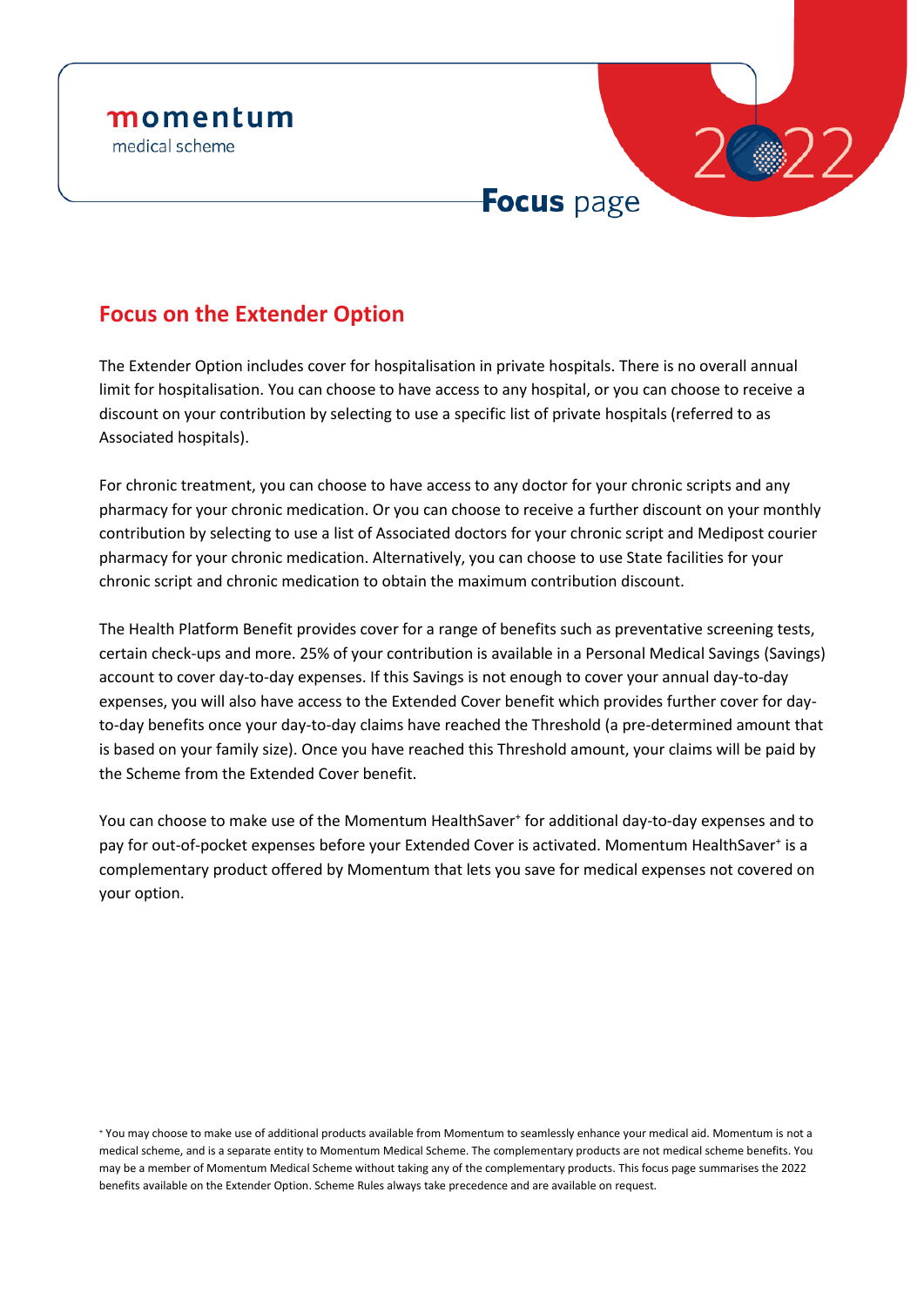### **Major Medical Benefit**

| Provider                         | Any or Associated hospitals                                                                                                                                                                                    |  |  |
|----------------------------------|----------------------------------------------------------------------------------------------------------------------------------------------------------------------------------------------------------------|--|--|
| Limit                            | No overall annual limit applies                                                                                                                                                                                |  |  |
| <b>Benefit</b>                   | Associated specialists covered in full<br>Other specialists covered up to 200% of the Momentum Medical Scheme Rate<br>Hospital accounts are covered in full at the rate agreed upon with the hospital<br>group |  |  |
| Specialised procedures/treatment | Certain procedures/treatments covered                                                                                                                                                                          |  |  |
| Co-payment                       | Co-payments may apply for specialised procedures/treatment (see co-payment<br>benefit table on page 5)                                                                                                         |  |  |

### **Chronic and Day-to-day Benefits**

| <b>Chronic provider</b>                              | Any provider: Extended formulary, or<br>Associated GPs and Courier pharmacy: Entry level formulary, or<br>State: State formulary                                                                            |
|------------------------------------------------------|-------------------------------------------------------------------------------------------------------------------------------------------------------------------------------------------------------------|
| <b>Chronic conditions covered</b>                    | Cover for 62 conditions:<br>26 conditions, according to Chronic Disease List in Prescribed Minimum Benefits:<br>no annual limit applies<br>36 additional conditions: limited to R11 100 per family per year |
| Day-to-day provider                                  | Any or Associated (Members who have chosen Associated as their chronic<br>provider must use an Associated GP for GP consultations)                                                                          |
| <b>Savings</b><br>Fixed at 25% of total contribution |                                                                                                                                                                                                             |
| <b>Threshold</b>                                     | R24 900 for the principal member<br>R21 700 per adult dependant<br>R7 200 per child (applies up to a maximum of three children)                                                                             |

### **Health Platform Benefits**

| Provider | Any or Associated |
|----------|-------------------|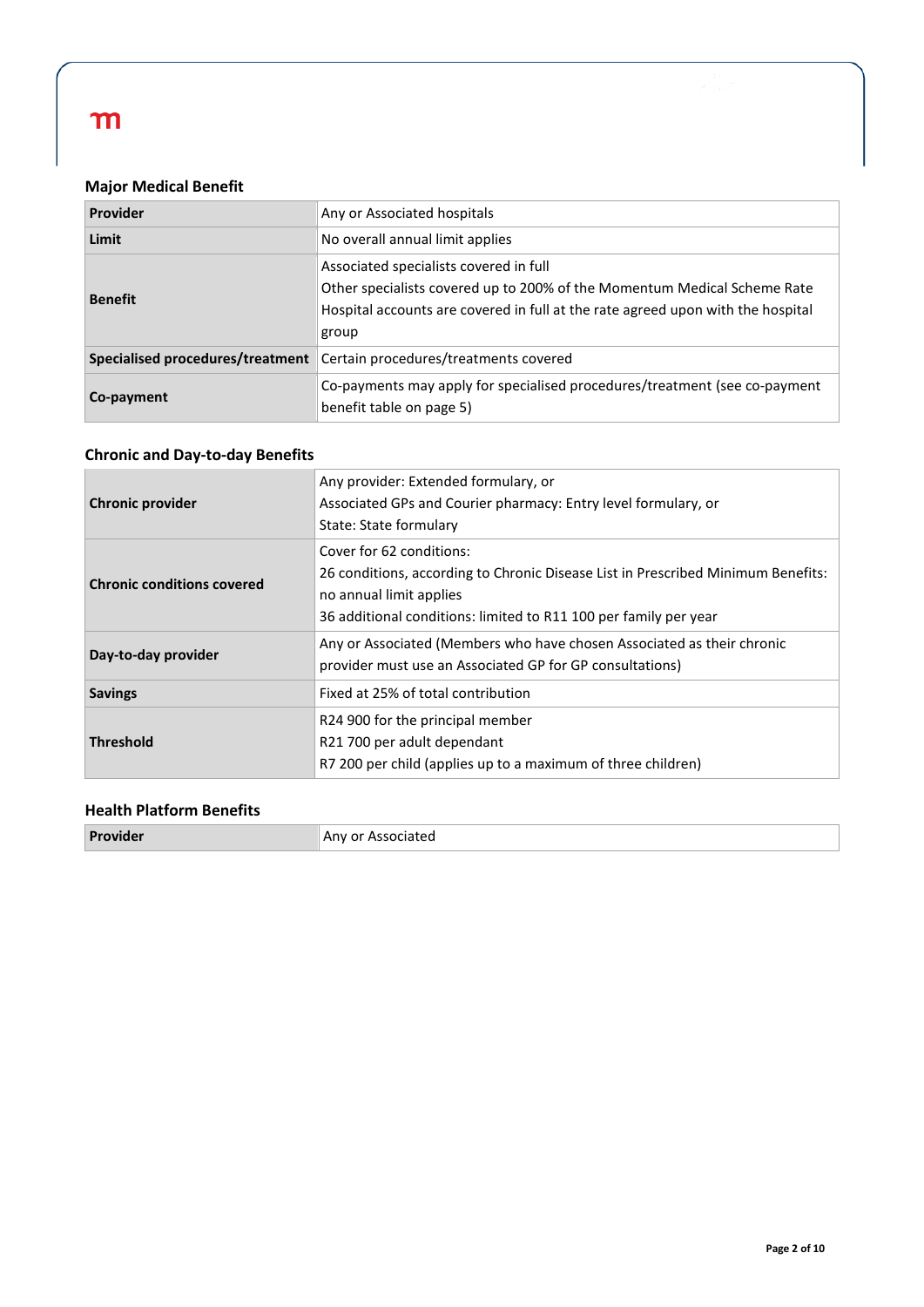#### **Contributions**

#### Contributions payable from 1 January 2022 to 31 August 2022 (unchanged from 2021)

| Choose your providers |                | Choose your family composition |                     |        |                     |                     |                     |
|-----------------------|----------------|--------------------------------|---------------------|--------|---------------------|---------------------|---------------------|
| <b>Hospital</b>       | <b>Chronic</b> |                                |                     |        |                     | T÷                  | 'nŕ                 |
| Associated            | Any            | R6 523                         | R11778              | R8 368 | R13 623             | R <sub>15</sub> 468 | R17 313             |
|                       | Associated     | R5969                          | R <sub>10</sub> 774 | R7 686 | R12 491             | R <sub>14</sub> 208 | R <sub>15</sub> 925 |
|                       | State          | R5 231                         | R9 198              | R6 768 | R10 735             | R12 272             | R13809              |
| Any                   | Any            | R7 419                         | R13 394             | R9 547 | R <sub>15</sub> 522 | R17 650             | R <sub>19</sub> 778 |
|                       | Associated     | R6 624                         | R11959              | R8 529 | R13 864             | R <sub>15</sub> 769 | R17 674             |
|                       | <b>State</b>   | R5 941                         | R <sub>10</sub> 818 | R7 686 | R12 563             | R14 308             | R <sub>16</sub> 053 |

Maximum of 3 children charged for

#### Contributions payable from 1 September 2022 to 31 December 2022

| Choose your providers |                | Choose your family composition |                     |                     |                     |                     |                     |
|-----------------------|----------------|--------------------------------|---------------------|---------------------|---------------------|---------------------|---------------------|
| <b>Hospital</b>       | <b>Chronic</b> |                                |                     |                     | lî:                 | ŤŤĦ                 | Titt                |
| Associated            | Any            | R6945                          | R12 540             | R8 910              | R <sub>14</sub> 505 | R <sub>16</sub> 470 | R18 435             |
|                       | Associated     | R6339                          | R11 442             | R8163               | R13 266             | R <sub>15</sub> 090 | R <sub>16</sub> 914 |
|                       | <b>State</b>   | R5 544                         | R9 748              | R7 173              | R11 377             | R13006              | R14 635             |
| Any                   | Any            | R7 899                         | R <sub>14</sub> 260 | R <sub>10</sub> 164 | R <sub>16</sub> 525 | R <sub>18</sub> 790 | R21055              |
|                       | Associated     | R7 035                         | R12 700             | R9 059              | R <sub>14</sub> 724 | R <sub>16</sub> 748 | R <sub>18</sub> 772 |
|                       | <b>State</b>   | R6 297                         | R11466              | R8146               | R13 315             | R <sub>15</sub> 164 | R17 013             |

Maximum of 3 children charged for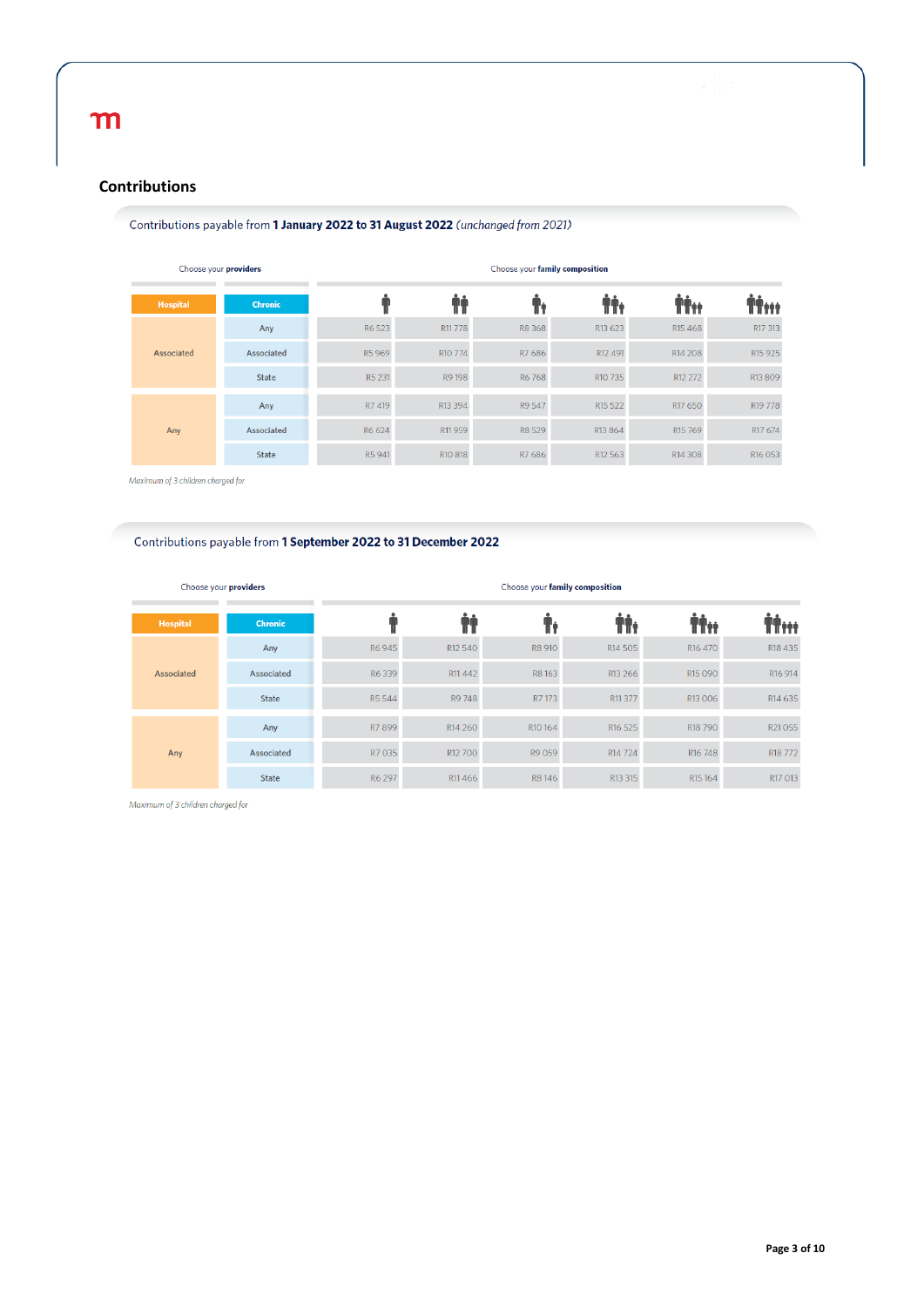#### **Major Medical Benefit**

This benefit includes cover for hospitalisation and certain specialised procedures/treatment. There is no overall annual limit on hospitalisation. Associated specialists are covered in full, while other specialists are covered up to 200% of the Momentum Medical Scheme Rate. Hospital accounts are covered in full at the rate agreed upon with the hospital group. Under the hospitalisation benefit, hospital accounts and related costs incurred in hospital (from admission to discharge) are covered – provided treatment has been pre-authorised.

Specialised procedures/treatments do not necessarily require admission to hospital and are included in the Major Medical Benefit – provided the treatment is clinically appropriate and has been preauthorised. If authorisation is not obtained, a 30% co-payment will apply on all accounts related to the event and the Scheme would be responsible for 70% of the negotiated tariff, provided authorisation would have been granted according to the Rules of the Scheme. In the case of an emergency, you or someone in your family or a friend may obtain authorisation within 72 hours of admittance. If you choose Associated hospitals and you do not use this provider, a 30% co-payment will apply on the hospital account, while the Scheme will be responsible for 70% of the negotiated tariff.

#### **Chronic Benefit**

The Chronic Benefit covers certain life-threatening conditions that need ongoing treatment. On the Extender Option, you may choose Any, Associated or State as your Chronic Benefit provider. There is no annual limit for chronic cover for the 26 conditions according to the Chronic Disease List, which forms part of the Prescribed Minimum Benefits. A limit of R11 100 per family per year applies to an additional 36 conditions. Chronic benefits are subject to registration on the Chronic Management Programme and approval by the Scheme.

#### **Day-to-day Benefit**

This benefit provides for day-to-day medical expenses, such as GP visits and prescribed medicine. 25% of your contribution is available to cover day-to-day expenses. This is known as Personal Medical Savings. If this component is not enough to cover your annual day-to-day expenses, you will have a self-funding gap to pay out of your own pocket, up to the Threshold (a pre-determined amount based on your family size). Once you have reached this Threshold, your claims will be paid by the Scheme from Extended Cover.

If you have selected Any or State as your chronic provider, any GP may be consulted. If you have selected Associated as your chronic provider, an Associated GP must be consulted. If not, claims will only accumulate at 70% of the Momentum Medical Scheme Rate to Threshold, and a 30% co-payment will apply once in Extended Cover.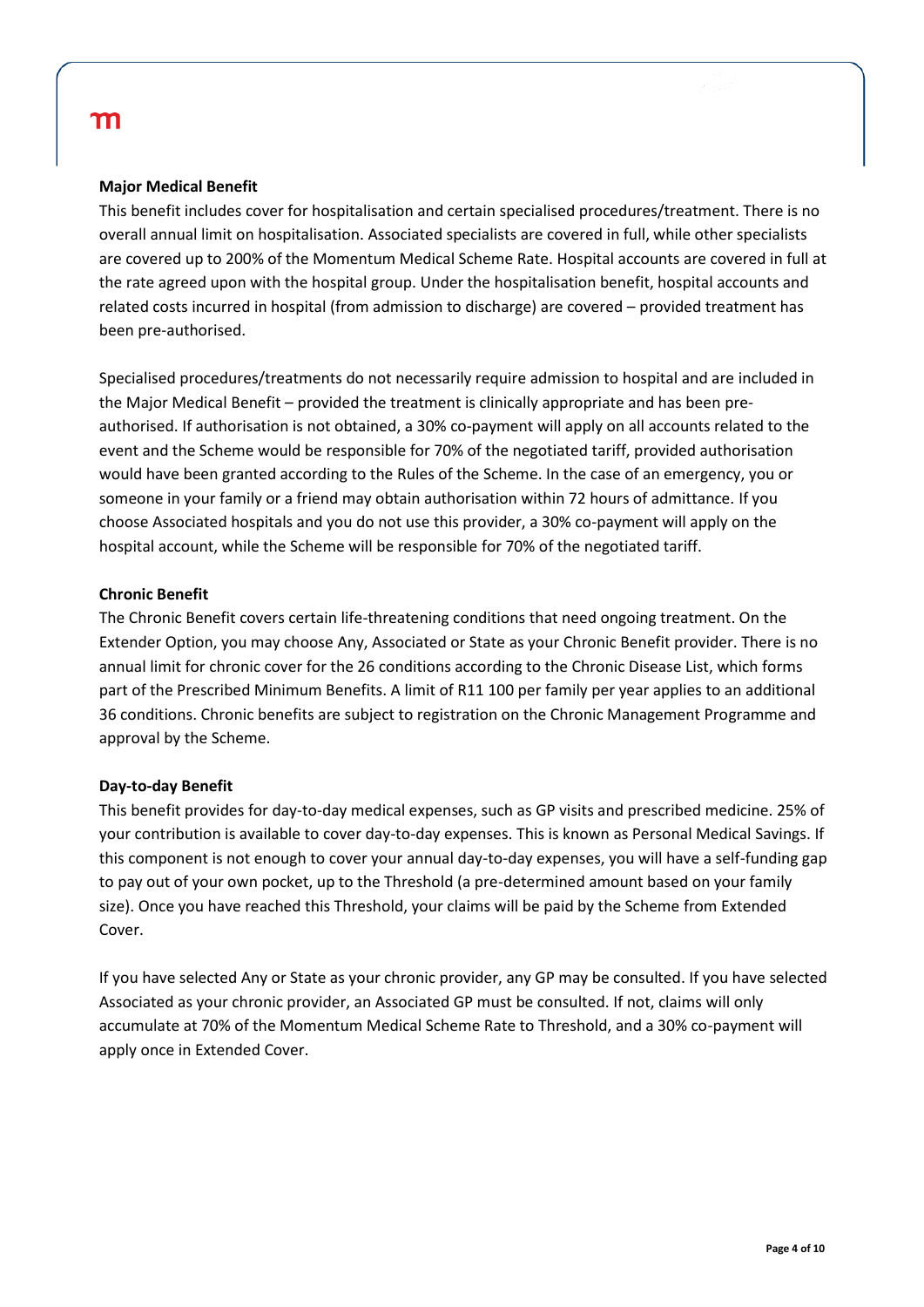#### **Health Platform Benefit**

Health Platform Benefits are paid by the Scheme up to a maximum Rand amount per benefit, provided you notify us before using the benefit. This unique benefit encourages health awareness, enhances the quality of life and gives peace of mind through:

- preventative care and early detection
- maternity programme
- health management programmes
- health education and advice and
- local emergency evacuation and international emergency cover.

#### **Benefit schedule**

#### **Major Medical Benefit**

**General rule applicable to the Major Medical Benefit:** You need to contact us for pre-authorisation before making use of your Major Medical Benefits. For some conditions, like cancer, you will need to register on a health management programme. Momentum Medical Scheme will pay benefits in line with the Scheme Rules and the clinical protocols that the Scheme has established for the treatment of each condition. The sub-limits specified below apply per year. Should you not join in January, your sub-limits will be adjusted pro-rata (this means it will be adjusted in line with the number of months left in the year)

| Provider                                         | Any or Associated hospitals                                                                                        |  |  |  |
|--------------------------------------------------|--------------------------------------------------------------------------------------------------------------------|--|--|--|
| Overall annual limit                             | None                                                                                                               |  |  |  |
| Co-payments for specialised procedures/treatment |                                                                                                                    |  |  |  |
|                                                  | A co-payment of R1 640 per authorisation applies to these procedures and treatments if performed in a day hospital |  |  |  |
|                                                  | OR the Specialised Procedures co-payment of R3 280 per authorisation if performed in an acute hospital (hospital   |  |  |  |
| where overnight admissions apply)                |                                                                                                                    |  |  |  |
| Arthroscopies, Back and neck surgery,            |                                                                                                                    |  |  |  |
| Carpal tunnel release, Functional nasal          | Performed in a day hospital or acute hospital, subject to the relevant co-                                         |  |  |  |
| and sinus procedures, Joint                      | payment listed above                                                                                               |  |  |  |
| replacements, Laparoscopies                      |                                                                                                                    |  |  |  |
| Gastroscopies, Colonoscopies,                    |                                                                                                                    |  |  |  |
| Cystoscopies, Sigmoidoscopies, Nail              | Performed out of hospital, in a day hospital or in an acute hospital,                                              |  |  |  |
| surgery, Removing of extensive skin              | subject to the relevant co-payment listed above                                                                    |  |  |  |
| lesions                                          |                                                                                                                    |  |  |  |
| Conservative back and neck treatment             | Low severity cases are not covered by the Scheme but can be paid from                                              |  |  |  |
| Removal of minor skin lesions                    | Day-to-day Benefits or Momentum HealthSaver <sup>+</sup> , if available                                            |  |  |  |
| Treatment of diseases of the conjunctiva         |                                                                                                                    |  |  |  |
| Treatment of headache                            | High severity cases in an acute hospital are paid by the Scheme, subject                                           |  |  |  |
| Treatment of adult influenza, Treatment          | to the relevant co-payment listed above                                                                            |  |  |  |
| of adult respiratory tract infections            |                                                                                                                    |  |  |  |
| Hospitalisation                                  |                                                                                                                    |  |  |  |
|                                                  | Associated specialists covered in full. Other specialists covered up to 200%                                       |  |  |  |
| <b>Benefit</b>                                   | of the Momentum Medical Scheme Rate. Hospital accounts are covered in                                              |  |  |  |
|                                                  | full at the rate agreed upon with the hospital group                                                               |  |  |  |
| High and intensive care                          | No annual limit applies                                                                                            |  |  |  |
| Casualty or after-hour visits                    | Subject to Day-to-day Benefit                                                                                      |  |  |  |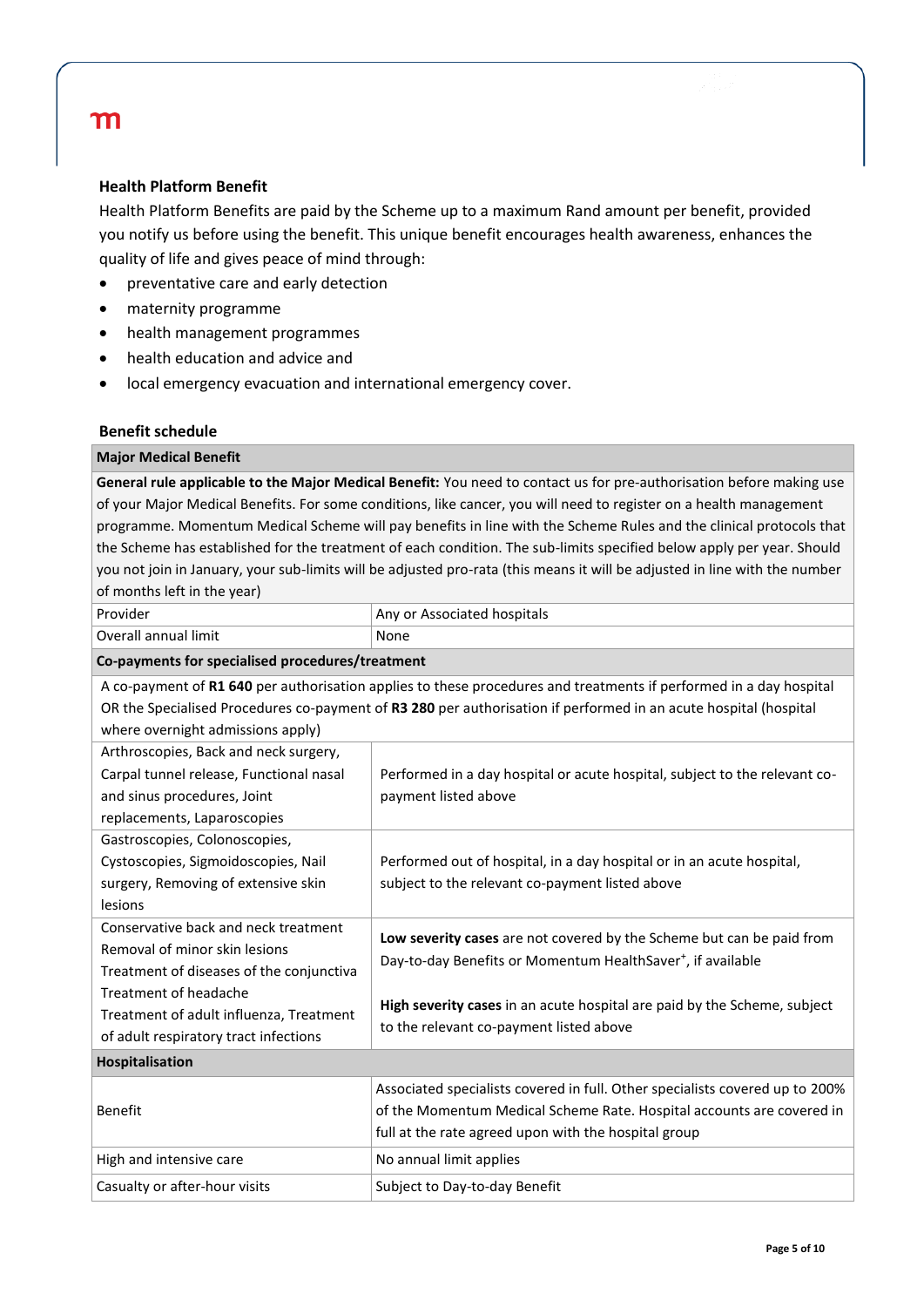| <b>Hospitalisation (continued)</b>                                                                                                    |                                                                                                                                                                                                                                                                                                                                                                                                                                                                                                                                                                               |  |  |  |
|---------------------------------------------------------------------------------------------------------------------------------------|-------------------------------------------------------------------------------------------------------------------------------------------------------------------------------------------------------------------------------------------------------------------------------------------------------------------------------------------------------------------------------------------------------------------------------------------------------------------------------------------------------------------------------------------------------------------------------|--|--|--|
| Renal dialysis                                                                                                                        | No annual limit applies. If you choose State as your chronic provider, you<br>need to make use of State facilities for your renal dialysis                                                                                                                                                                                                                                                                                                                                                                                                                                    |  |  |  |
| Oncology                                                                                                                              | Limited to R500 000 per beneficiary per year, thereafter a 20% co-<br>payment applies. Momentum Medical Scheme reference pricing applies<br>to chemotherapy and adjuvant medication. Specialised oncology<br>benefits are available for certain biologicals and immunologicals, subject<br>to criteria<br>If you choose State as your chronic provider, you need to obtain your<br>oncology treatment from an oncologist authorised by the Scheme<br>If you choose State or Associated as your chronic provider, you need to<br>obtain your oncology medication from Medipost |  |  |  |
| Organ transplants (recipient)                                                                                                         | No annual limit applies                                                                                                                                                                                                                                                                                                                                                                                                                                                                                                                                                       |  |  |  |
| Organ transplants (donor). Only<br>covered if recipient is a member of the<br>Scheme                                                  | R23 300 cadaver costs<br>R47 100 live donor costs (incl. transportation)                                                                                                                                                                                                                                                                                                                                                                                                                                                                                                      |  |  |  |
| In-hospital dental and oral benefits                                                                                                  |                                                                                                                                                                                                                                                                                                                                                                                                                                                                                                                                                                               |  |  |  |
| - maxillo-facial surgery (excluding<br>implants) and general anaesthesia for<br>children under 7                                      | Hospital and anaesthetist accounts paid from Major Medical Benefit,<br>subject to R1 500 co-payment per authorisation. Dental, dental specialist<br>and maxillo-facial surgeon accounts paid from Day-to-day Benefit and<br>accumulate towards limit                                                                                                                                                                                                                                                                                                                          |  |  |  |
| - impacted wisdom teeth                                                                                                               | Hospital and anaesthetist accounts paid from Major Medical Benefit,<br>subject to R3 000 co-payment for day hospitals and R5 500 co-payment<br>for acute hospitals, per authorisation. Dental, dental specialist and<br>maxillo-facial surgeon accounts paid from Major Medical Benefit, up to<br>100% of Momentum Medical Scheme Rate                                                                                                                                                                                                                                        |  |  |  |
| Maternity confinements                                                                                                                | No annual limit applies                                                                                                                                                                                                                                                                                                                                                                                                                                                                                                                                                       |  |  |  |
| Neonatal intensive care                                                                                                               | No annual limit applies                                                                                                                                                                                                                                                                                                                                                                                                                                                                                                                                                       |  |  |  |
| MRI, CT, magnetic resonance<br>cholangiopancreatography (MRCP), whole<br>body radioisotope and PET scans<br>(in- and out-of-hospital) | No annual limit applies, subject to R2 480 co-payment per scan and<br>pre-authorisation                                                                                                                                                                                                                                                                                                                                                                                                                                                                                       |  |  |  |
| Medical and surgical appliances in-hospital<br>(such as support stockings, knee and back<br>braces, etc)                              | R7 500 per family                                                                                                                                                                                                                                                                                                                                                                                                                                                                                                                                                             |  |  |  |
| Prosthesis - internal (incl. knee and hip<br>replacements, permanent pacemakers,<br>etc)                                              | Cochlear implants: R198 000 per beneficiary, maximum 1 event per year<br>Intraocular lenses: R7 750 per beneficiary per event, maximum 2 events per<br>year. Other internal prostheses: R74 900 per beneficiary per event,<br>maximum 2 events per year                                                                                                                                                                                                                                                                                                                       |  |  |  |
| Prosthesis - external (such as artificial arms<br>and legs)                                                                           | R26 000 per family                                                                                                                                                                                                                                                                                                                                                                                                                                                                                                                                                            |  |  |  |
| Mental health<br>- psychiatry and psychology                                                                                          | R41 100 per beneficiary, 21-day sub-limit applies to drug and alcohol<br>rehabilitation, subject to treatment at preferred provider                                                                                                                                                                                                                                                                                                                                                                                                                                           |  |  |  |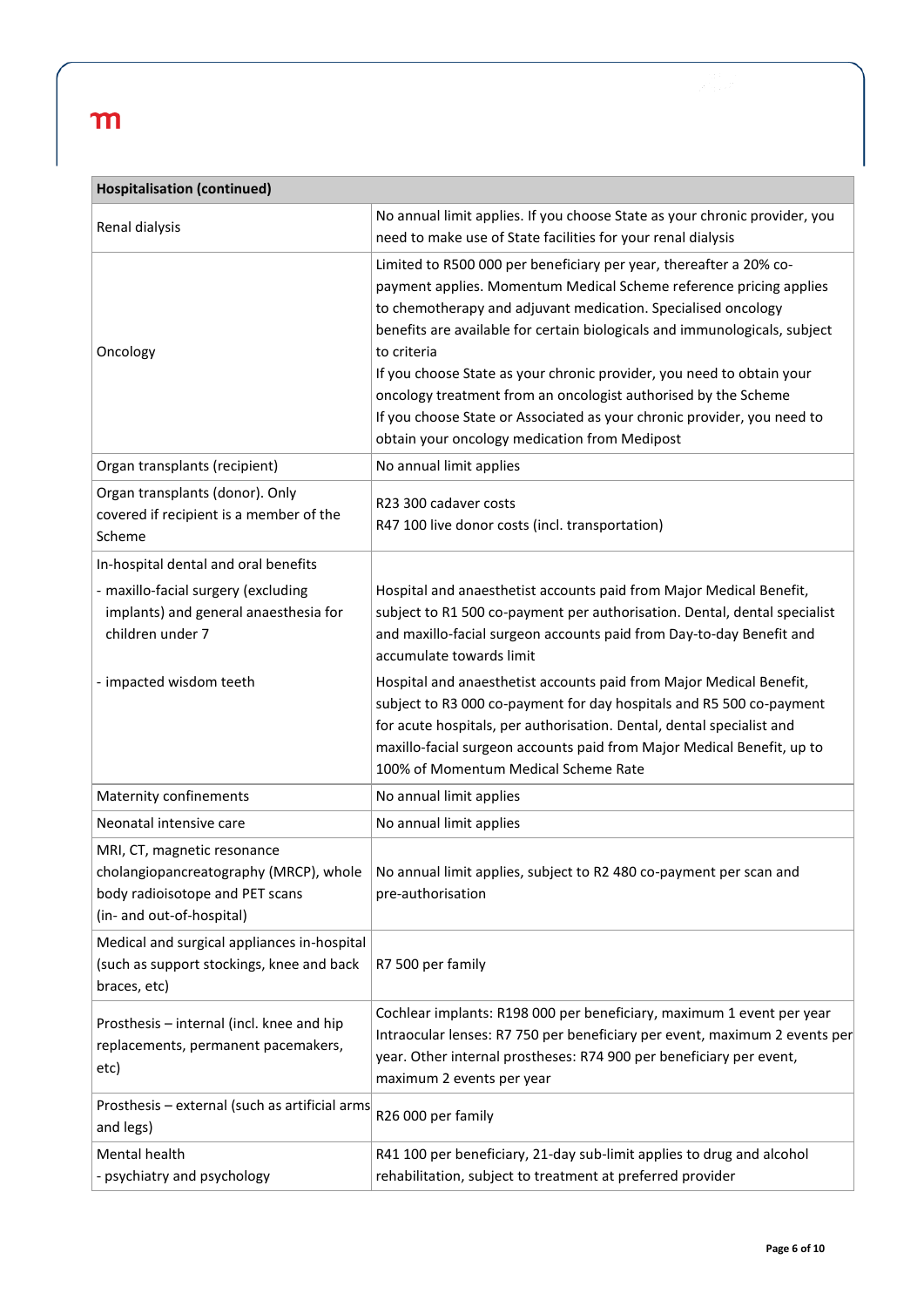| - drug and alcohol rehabilitation                                                                                                                                                                                                                                                                                                                                            |                                                                                                                                                                                                                                                                                              |  |  |  |
|------------------------------------------------------------------------------------------------------------------------------------------------------------------------------------------------------------------------------------------------------------------------------------------------------------------------------------------------------------------------------|----------------------------------------------------------------------------------------------------------------------------------------------------------------------------------------------------------------------------------------------------------------------------------------------|--|--|--|
| <b>Hospitalisation (continued)</b>                                                                                                                                                                                                                                                                                                                                           |                                                                                                                                                                                                                                                                                              |  |  |  |
| Take-home medicine                                                                                                                                                                                                                                                                                                                                                           | 7 days' supply                                                                                                                                                                                                                                                                               |  |  |  |
| Trauma benefit                                                                                                                                                                                                                                                                                                                                                               | Covers certain day-to-day claims that form part of the recovery following<br>specific traumatic events, such as near drowning, poisoning, severe<br>allergic reaction and external and internal head injuries. Appropriate<br>treatment related to the event is covered as per authorisation |  |  |  |
| Medical rehabilitation, private nursing,<br>Hospice and step-down facilities                                                                                                                                                                                                                                                                                                 | R60 000 per family                                                                                                                                                                                                                                                                           |  |  |  |
| Immune deficiency related to HIV<br>- Anti-retroviral treatment<br>- HIV related admissions                                                                                                                                                                                                                                                                                  | At your chosen network provider<br>No annual limit applies<br>R78 600 per family                                                                                                                                                                                                             |  |  |  |
| Specialised procedures/treatment                                                                                                                                                                                                                                                                                                                                             |                                                                                                                                                                                                                                                                                              |  |  |  |
|                                                                                                                                                                                                                                                                                                                                                                              | Certain specialised procedures/treatment covered (when clinically appropriate) in- and out-of-hospital                                                                                                                                                                                       |  |  |  |
| <b>Chronic Benefit</b>                                                                                                                                                                                                                                                                                                                                                       |                                                                                                                                                                                                                                                                                              |  |  |  |
| Programme and approval by the Scheme                                                                                                                                                                                                                                                                                                                                         | General rule applicable to the Chronic Benefit: Benefits are subject to registration on the Chronic Management                                                                                                                                                                               |  |  |  |
| Provider                                                                                                                                                                                                                                                                                                                                                                     | Any, Associated or State*                                                                                                                                                                                                                                                                    |  |  |  |
| Cover                                                                                                                                                                                                                                                                                                                                                                        | 62 conditions                                                                                                                                                                                                                                                                                |  |  |  |
| Limit                                                                                                                                                                                                                                                                                                                                                                        | 26 conditions covered according to Chronic Disease List in Prescribed<br>Minimum Benefits - no annual limit applies.<br>36 additional conditions - Limited to R11 100 per family per year                                                                                                    |  |  |  |
|                                                                                                                                                                                                                                                                                                                                                                              | * If the State cannot provide you with the chronic medicine you need, you may obtain your medicine from Ingwe                                                                                                                                                                                |  |  |  |
| Primary Care Network providers, subject to a Network formulary and Scheme approval                                                                                                                                                                                                                                                                                           |                                                                                                                                                                                                                                                                                              |  |  |  |
| Day-to-day Benefit                                                                                                                                                                                                                                                                                                                                                           |                                                                                                                                                                                                                                                                                              |  |  |  |
| General rule applicable to the Day-to-day Benefit:                                                                                                                                                                                                                                                                                                                           |                                                                                                                                                                                                                                                                                              |  |  |  |
|                                                                                                                                                                                                                                                                                                                                                                              | 25% of your contribution is available to cover day-to-day expenses. This is known as Savings. If this component is not                                                                                                                                                                       |  |  |  |
|                                                                                                                                                                                                                                                                                                                                                                              | enough to cover your annual day-to-day expenses, you will have a self-funding gap to pay out of your own pocket, up                                                                                                                                                                          |  |  |  |
| to the Threshold determined by your family size. Once you have reached this Threshold, your claims will be paid by the<br>Scheme from Extended Cover. Claims add up to the Threshold, and are paid from Extended Cover, at the Momentum<br>Medical Scheme Rate subject to the sub-limits specified below. The sub-limits apply before and after the Threshold is<br>reached. |                                                                                                                                                                                                                                                                                              |  |  |  |
| The annual Threshold levels are:                                                                                                                                                                                                                                                                                                                                             |                                                                                                                                                                                                                                                                                              |  |  |  |
| Member: R24 900; Per adult dependant: R21 700; Per child dependant: R7 200 (applies up to a maximum of 3 children)                                                                                                                                                                                                                                                           |                                                                                                                                                                                                                                                                                              |  |  |  |
| Should you not join in January, your Threshold and sub-limits will be adjusted pro-rata (this means it will be adjusted in                                                                                                                                                                                                                                                   |                                                                                                                                                                                                                                                                                              |  |  |  |
| line with the number of months left in the year)                                                                                                                                                                                                                                                                                                                             |                                                                                                                                                                                                                                                                                              |  |  |  |
| Provider                                                                                                                                                                                                                                                                                                                                                                     | Any or Associated (Members who have chosen Associated as their chronic<br>provider must use an Associated GP for GP consultations)                                                                                                                                                           |  |  |  |
| Acupuncture, Homeopathy, Naturopathy,<br>Herbology, Audiology, Occupational and<br>Speech therapy, Chiropractors, Dieticians,<br>Biokinetics, Orthoptists, Osteopathy,<br>Audiometry, Chiropody, Podiatry and<br>Physiotherapy                                                                                                                                               | Unlimited within the provisions of the General Rule mentioned above                                                                                                                                                                                                                          |  |  |  |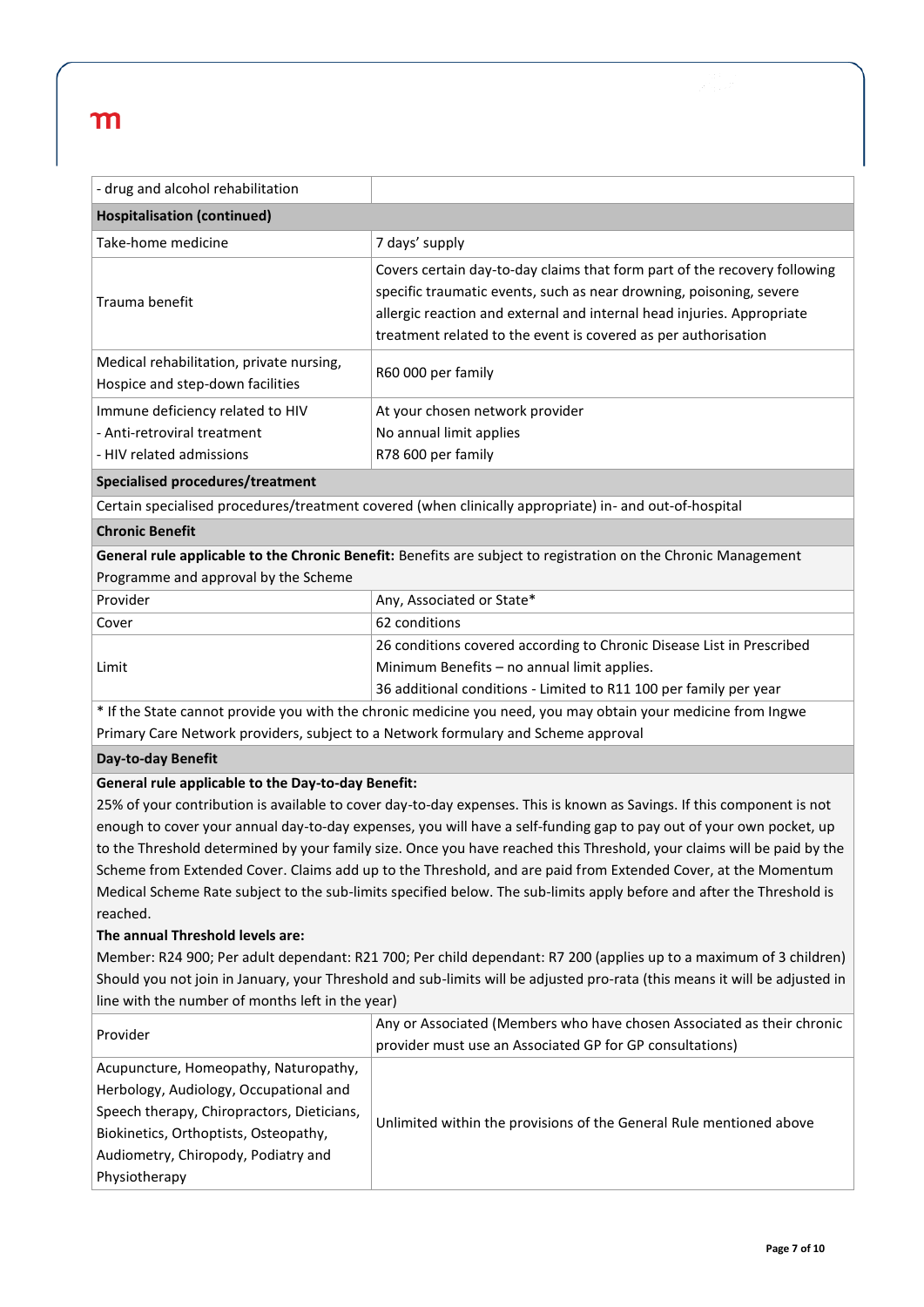| Day-to-day benefits (continued)                                                                                  |                                                                           |                                                                     |  |  |  |
|------------------------------------------------------------------------------------------------------------------|---------------------------------------------------------------------------|---------------------------------------------------------------------|--|--|--|
| Mental health (incl. psychiatry and                                                                              | R21 400 per family                                                        |                                                                     |  |  |  |
| psychology)                                                                                                      |                                                                           |                                                                     |  |  |  |
| Dentistry - basic (such as extractions or<br>fillings)                                                           | Unlimited within the provisions of the General Rule mentioned above       |                                                                     |  |  |  |
|                                                                                                                  | R14 600 per beneficiary, R38 100 per family                               |                                                                     |  |  |  |
|                                                                                                                  | Both in-and out-of-hospital dental specialist accounts accumulate towards |                                                                     |  |  |  |
| Dentistry - specialised (such as bridges                                                                         | the limit.                                                                |                                                                     |  |  |  |
| or crowns)                                                                                                       | Dental specialist accounts for extraction of impacted wisdom teeth in     |                                                                     |  |  |  |
|                                                                                                                  |                                                                           | doctors' rooms: Covered from Major Medical Benefit at 100% of the   |  |  |  |
|                                                                                                                  |                                                                           | Momentum Medical Scheme Rate, subject to R1 500 co-payment and pre- |  |  |  |
|                                                                                                                  | authorisation                                                             |                                                                     |  |  |  |
| External medical and surgical appliances                                                                         | R26 500 per family                                                        |                                                                     |  |  |  |
| (incl. hearing aids, glucometers, blood                                                                          | R8 000 sub-limit per family for hearing aids                              |                                                                     |  |  |  |
| pressure monitors, wheelchairs, etc)                                                                             | Subject to pre-authorisation                                              |                                                                     |  |  |  |
|                                                                                                                  | Depending on the chronic provider selected:                               |                                                                     |  |  |  |
|                                                                                                                  | Any or State provider: 100% of the Momentum Medical Scheme Rate.          |                                                                     |  |  |  |
| General practitioners                                                                                            | Associated provider: 100% of the Momentum Medical Scheme Rate for         |                                                                     |  |  |  |
|                                                                                                                  |                                                                           | Associated GPs and 70% of the Momentum Medical Scheme Rate for non- |  |  |  |
|                                                                                                                  | <b>Associated GPs</b>                                                     |                                                                     |  |  |  |
| Specialists                                                                                                      | 100% of the Momentum Medical Scheme Rate                                  |                                                                     |  |  |  |
| Optical and optometry (incl. contact                                                                             | Overall limit of R4 500 per beneficiary                                   |                                                                     |  |  |  |
| lenses and refractive eye surgery)                                                                               | Frame sub-limit of R2 450                                                 |                                                                     |  |  |  |
| Pathology (such as blood sugar or                                                                                | Unlimited within the provisions of the General Rule mentioned above       |                                                                     |  |  |  |
| cholesterol tests)                                                                                               |                                                                           |                                                                     |  |  |  |
| Radiology (such as x-rays)                                                                                       | Unlimited within the provisions of the General Rule mentioned above       |                                                                     |  |  |  |
| MRI and CT scans                                                                                                 | Covered from Major Medical Benefit, R2 480 co-payment applies per scan    |                                                                     |  |  |  |
| Prescribed medication                                                                                            |                                                                           | R18 900 per beneficiary, R35 800 per family                         |  |  |  |
| Over-the-counter medication (incl.                                                                               |                                                                           |                                                                     |  |  |  |
| prescribed vitamins and homeopathic                                                                              | Subject to Savings, does not accumulate to Threshold                      |                                                                     |  |  |  |
| medicine)                                                                                                        |                                                                           |                                                                     |  |  |  |
| <b>Health Platform Benefit</b>                                                                                   |                                                                           |                                                                     |  |  |  |
| General rule applicable to the Health Platform Benefits: Health Platform Benefits are paid by the Scheme up to a |                                                                           |                                                                     |  |  |  |
| maximum Rand amount per benefit, provided you notify us before using the benefit.                                |                                                                           |                                                                     |  |  |  |
| What is the benefit?                                                                                             | Who is eligible?                                                          | How often?                                                          |  |  |  |
| <b>Preventative care</b>                                                                                         |                                                                           |                                                                     |  |  |  |
| <b>Baby immunisations</b>                                                                                        | Children up to age 6                                                      | As required by the Department of<br>Health                          |  |  |  |
|                                                                                                                  | Children between 6 months and 5                                           |                                                                     |  |  |  |
|                                                                                                                  | years                                                                     |                                                                     |  |  |  |
| Flu vaccines                                                                                                     | Beneficiaries 60 and older                                                | Once a year                                                         |  |  |  |
|                                                                                                                  | High-risk beneficiaries                                                   |                                                                     |  |  |  |
| Tetanus diphtheria injection                                                                                     | All beneficiaries                                                         | As needed                                                           |  |  |  |

Beneficiaries bu and older<br>High-risk beneficiaries **Once a** year

Pneumococcal vaccine Beneficiaries 60 and older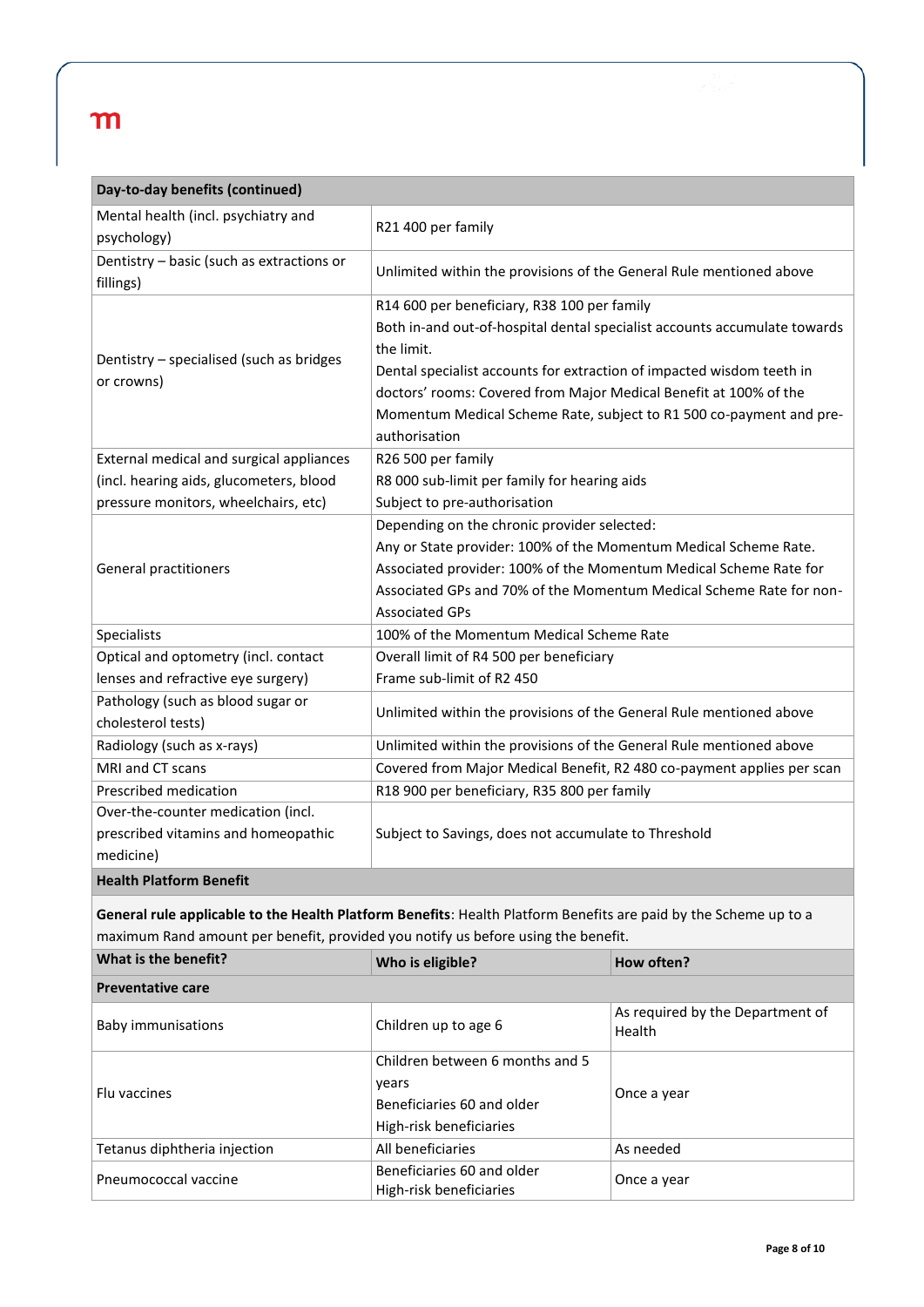| <b>Early detection tests</b>                                                                                                                                                                    |                                                  |                                                                                               |  |  |  |
|-------------------------------------------------------------------------------------------------------------------------------------------------------------------------------------------------|--------------------------------------------------|-----------------------------------------------------------------------------------------------|--|--|--|
| Dental consultation (incl. sterile tray and                                                                                                                                                     | All beneficiaries                                | Once a year                                                                                   |  |  |  |
| gloves)                                                                                                                                                                                         |                                                  |                                                                                               |  |  |  |
| Pap smear (pathologist)<br>Consultation (GP* or gynaecologist)                                                                                                                                  | Women 15 and older                               | Once a year                                                                                   |  |  |  |
| Mammogram                                                                                                                                                                                       | Women 38 and older                               | Once every 2 years                                                                            |  |  |  |
| DEXA bone density scan (radiologist, GP*<br>or specialist)                                                                                                                                      | Beneficiaries 50 and older                       | Once every 3 years                                                                            |  |  |  |
|                                                                                                                                                                                                 | Beneficiaries 21 to 29                           | Once every 5 years                                                                            |  |  |  |
| General physical examination<br>(GP* consultation)                                                                                                                                              | Beneficiaries 30 to 59                           | Once every 3 years                                                                            |  |  |  |
|                                                                                                                                                                                                 | Beneficiaries 60 to 69                           | Once every 2 years                                                                            |  |  |  |
|                                                                                                                                                                                                 | Beneficiaries 70 and older                       | Once a year                                                                                   |  |  |  |
|                                                                                                                                                                                                 | Men 40 to 49                                     | Once every 5 years                                                                            |  |  |  |
| Prostate specific antigen (pathologist)                                                                                                                                                         | Men 50 to 59                                     | Once every 3 years                                                                            |  |  |  |
|                                                                                                                                                                                                 | Men 60 to 69                                     | Once every 2 years                                                                            |  |  |  |
|                                                                                                                                                                                                 | Men 70 and older                                 | Once a year                                                                                   |  |  |  |
| Health assessment (pre-notification not<br>required): Blood pressure test,<br>cholesterol and blood sugar tests (finger<br>prick tests), height, weight and waist<br>circumference measurements | All principal members<br>and adult beneficiaries | Once a year                                                                                   |  |  |  |
| Cholesterol test (pathologist)<br>Only covered if health assessment results<br>indicate a total cholesterol of 6 mmol/L<br>and above                                                            | Principal members and<br>adult beneficiaries     | Once a year                                                                                   |  |  |  |
| Blood sugar test (pathologist)<br>Only covered if health assessment results<br>indicate blood sugar levels are 11 mmol/L<br>and above                                                           | Principal members and<br>adult beneficiaries     | Once a year                                                                                   |  |  |  |
| Glaucoma test                                                                                                                                                                                   | Beneficiaries 40 to 49                           | Once every 2 years                                                                            |  |  |  |
|                                                                                                                                                                                                 | Beneficiaries 50 and older                       | Once a year                                                                                   |  |  |  |
| HIV test (pathologist)                                                                                                                                                                          | Beneficiaries 15 and older                       | Once every 5 years                                                                            |  |  |  |
| Maternity programme (Subject to registration on the Maternity programme between 8 and 20 weeks of pregnancy)                                                                                    |                                                  |                                                                                               |  |  |  |
| Doula benefit                                                                                                                                                                                   |                                                  | 2 visits per pregnancy                                                                        |  |  |  |
| Antenatal visits (Midwives, GP* or<br>gynaecologist)                                                                                                                                            |                                                  | 12 visits                                                                                     |  |  |  |
| Online antenatal and postnatal classes                                                                                                                                                          |                                                  | 18-month subscription                                                                         |  |  |  |
| Online video consultations with lactation<br>specialist                                                                                                                                         | Women registered on the<br>programme             | Initial and follow-up consultations                                                           |  |  |  |
| Nurse home visits                                                                                                                                                                               |                                                  | 3 visits: Day after return from<br>hospital following childbirth, then<br>after 2 and 6 weeks |  |  |  |
| Urine tests (dipstick)                                                                                                                                                                          |                                                  | Included in antenatal visits                                                                  |  |  |  |